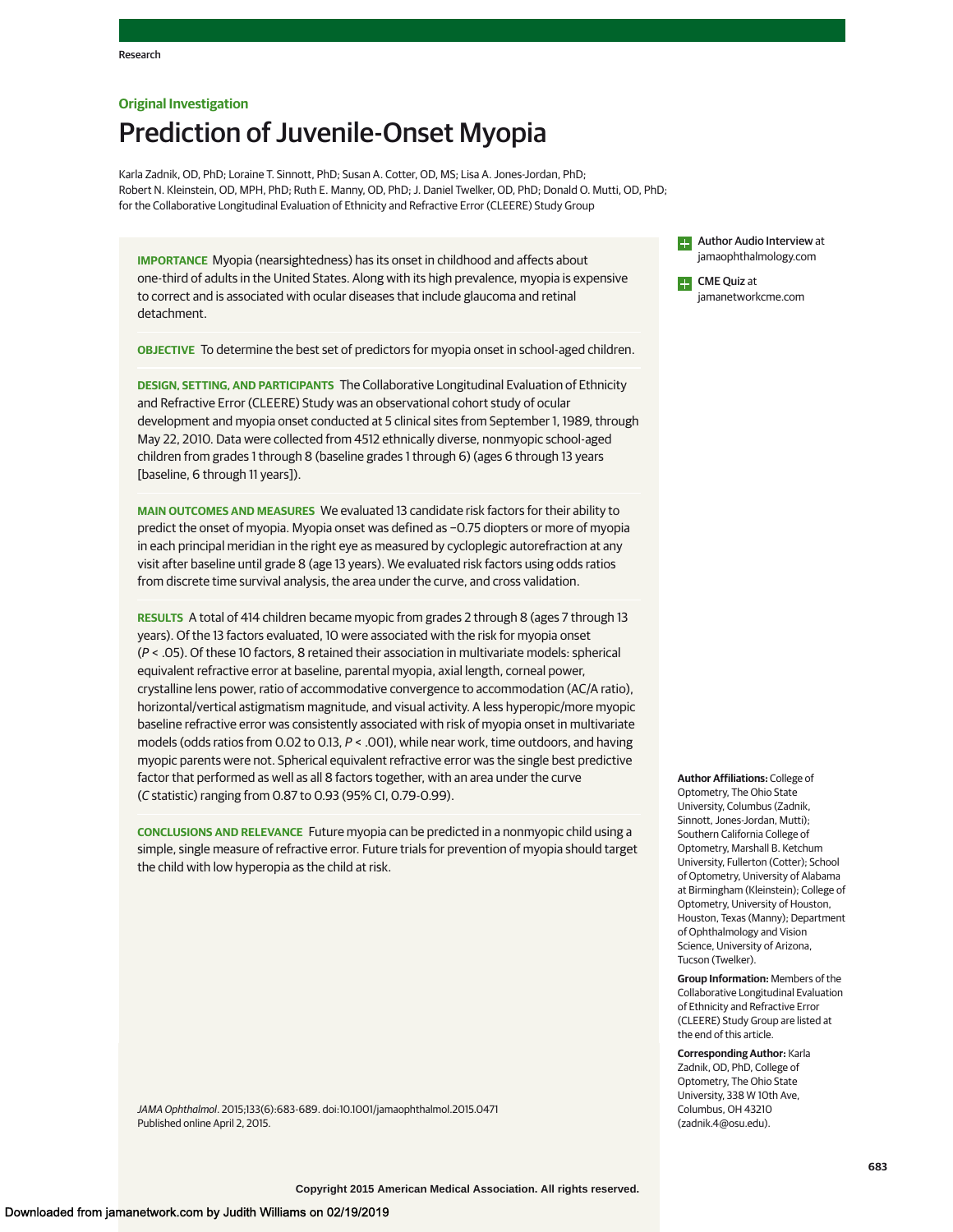yopia is a common disorder of the eye that creates<br>blurry distance vision; vision can be corrected with<br>spectacles, contact lenses, or refractive surgery. The<br>available comes myopic elements out of proportion to its fo blurry distance vision; vision can be corrected with eye that becomes myopic elongates out of proportion to its focal length so that light rays from distant objects focus in front of rather than on the retina. Myopia affects 1 in 3 individuals in the United States aged 12 to 54 years,<sup>1</sup> and its prevalence appears to be on the rise.<sup>2</sup> Its management costs the US health care system almost \$4 billion annually.<sup>3,4</sup>

Juvenile-onset myopia is the most common variety, with its peak incidence during elementary school<sup>2,5,6</sup> and progression through the teenaged years. The debate concerning the etiology of myopia has centered on the relative contribution of genetic vs environmental influences.<sup>7,8</sup> High heritability for myopia from family and twin studies<sup>9</sup> and the identification of more than 40 genetic loci linked to or associated with myopia lend support to a strong genetic contribution.<sup>10,11</sup> The classic environmental risk factor for myopia has been near work (eg, reading, study, watching television, and computer use).<sup>12-14</sup> Longitudinal studies<sup>15,16</sup> have not borne out a major role for near work as the cause of myopia in children.

From this controversy, the paradigm has shifted away from concern about near work toward recognition that time outdoorsmay be amore important environmental influence. Children who spend more time outdoors have a much lower probability of having or developing myopia. 15,17,18

The treatment of myopia has focused on optical<sup>19</sup> or pharmaceutical<sup>20,21</sup> interventions to slow eye growth and thus retard progression, but the most desirable treatment would prevent myopia onset altogether. If a preventive treatment were available, the prediction of risk formyopia onset in early childhood would be crucial to the accurate application of any treatment. Previous attempts to predict myopia have included observations that more hyperopia (farsightedness) at school entry protects against myopia development<sup>22</sup> and that refractive error in infancy predicts childhood myopia,<sup>23</sup> although the latter result is debatable.<sup>24</sup> Previous work has described the very good performance of refractive error at ages 8 to 9 years for myopia onset prediction (sensitivity, 87%; specificity, 73%)<sup>25</sup> and the poor predictive performance of refractive error and parental myopia at grade 1 (age 6 years) (sensitivity, 62.5%; specificity, 81.9%).<sup>26</sup> Factors such as ocular optical and structural variables before myopia onset may be informative.<sup>25,27-29</sup> Reduced accommodative accuracy at near and increased convergence of the eyes with accommodation are also potentially predictive factors.<sup>30-32</sup> A predictive model developed using data from Asian children<sup>33</sup> had high sensitivity and specificity but required difficult measurement of ocular components and a computationally complex equation.

The National Eye Institute–funded Collaborative Longitudinal Evaluation of Ethnicity and Refractive Error (CLEERE) Study was a 5-center cohort study of almost 5000 children examined annually during school grades 1 through 8 (ages 6-13 years). Allmajor ocular variables weremeasured, and data concerning environmental risk factors were collected. Children were enrolled in grade 1 (age 6 years), when most did not have myopia, and then were followed up each year through myopia onset and subsequent progression. Risk factors beforemyopia onset in the children with myopia were then compared with those same factors in the children who did not develop myopia. The analyses that framed the question were: given a baseline grade/age, what measurements taken at that moment help to identify children who will develop myopia? We anticipated that different sets of risk factors would be associated with different ages; however, we also expected that a theme would emerge across the risk factor sets. The purpose of this study was to describe an overarching predictive model for onset of juvenile myopia.

## **Methods**

### Study Participants

All children enrolled in the CLEERE Study from September 1, 1989, through May 22, 2010, who were nonmyopic at study entry and who had at least 2 annual study visits were included in this analysis. Children with a parent-reported race/ ethnicity designation of *missing* or *other* were excluded. The CLEERE Study was approved by the institutional review boards at the University of Alabama, Birmingham; School of Optometry, University of California, Berkeley; College of Optometry, University of Houston, Houston, Texas; Southern California College of Optometry, Fullerton; and the Department of Ophthalmology and Vision Science, University of Arizona, Tucson. Parents and children were provided an explanation of the study. The parents provided written informed consent, whereas the children provided verbal or written assent.

### **Procedures**

Myopia onset was defined as −0.75 diopters (D) or more myopia in each principal meridian in the right eye measured by cycloplegic autorefraction at any visit after baseline.We used autorefraction because of its high reliability.<sup>34,35</sup> Measurement methods have been described in detail previously.<sup>25</sup>

Predictors to be evaluated were selected based on the CLEERE Study protocol and included direct measures and parental reports. Thirteen predictors were evaluated that have been previously reported as possibly associated with the development and/or progression of myopia: (1) the child's spherical equivalent refractive error at baseline; (2) self-reported parental myopia (0, 1, or 2 myopic parents) $36,37$ ; (3) the parents' report of the child's visual activity (as an indicator of nearwork); (4) the parents' report of the child's time spent outdoors; (5) axial length; (6) crystalline lens thickness; (7) corneal power; (8) crystalline lens power; (9) ratio of accommodative convergence to accommodation (AC/A ratio); (10) relative peripheral refractive error; (11) accommodative lag; and (12-13) astigmatismmagnitude by orientation (horizontal/vertical or oblique).

#### Statistical Analysis

Using discrete time survival analysis, we analyzed the predictive value of the baseline values of the 13 possible predictor variables (plus age, sex, and race/ethnicity) at each of the school grades 1 through 6 (ages 6-11 years). For each baseline grade/age model, the control variables were entered as main effects, as were the baseline values of the risk factors. For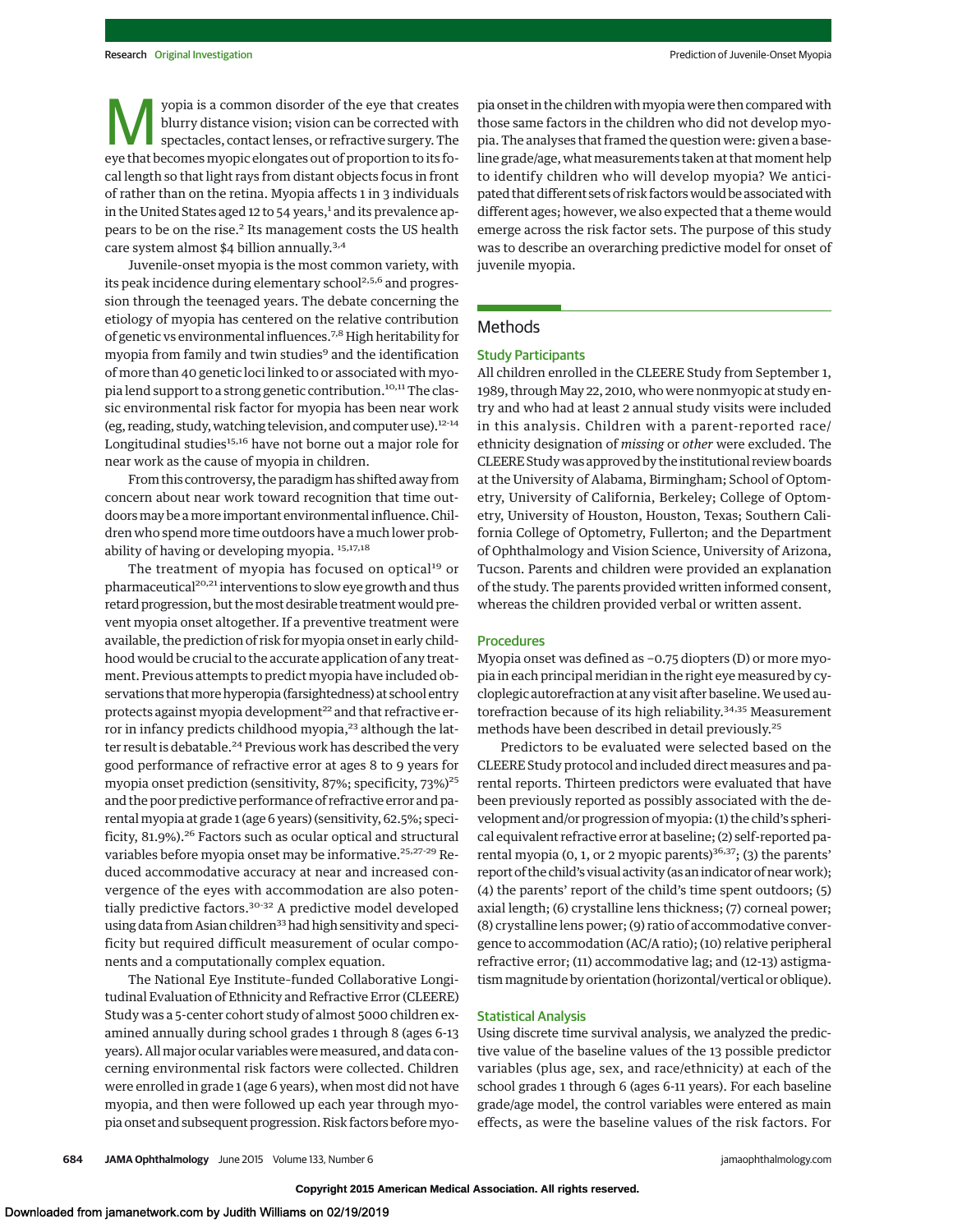example, the model with the spherical equivalent at grade 3 (age 8 years) that was fitted using the data set from grade 3 (age 8 years) had the following form for individual *i*:

$$
Logit h(ti) = [a4G4 + ... + a8G8] + \beta1Agei + \beta2Ethnicityi + \beta3Sexi + \beta4SPHEQi
$$

The term logit  $h(t_i)$  is a shortcut for the logarithm of the hazard odds. Because themodel is discrete time, the hazard at time *t*is the probability of myopia onset at time *t* among those who are still at risk for myopia. The terms  $G_4$  through  $G_8$  are indicators set to 1 when an individual's data are from the grade and age indicated. The terms allow the probability of myopia onset to take a different value in each grade and age (grades 4-8 [ages 9-13 years]). A parameter α*<sup>j</sup>* is the value of the logarithm of the odds in grade *j* for at-risk individuals in the group that results when categorical predictor values are the reference values and continuous predictors are zero. A parameter β*<sup>j</sup>* is the shift in the logarithm of the odds attributed to a predictor. The shift is assumed to be the same across all grades and ages. Race/ ethnicity was treated as a categorical variable with *white* used as the reference level.

As indicated, discrete time hazard models fit the log odds of the probability of myopia onset at time *t* among those who are still at risk for myopia. A common metric of effect size when log odds are fitted is an odds ratio, which is the metric we used.

The analysis had the potential to generatemore than 8000 multivariate models. To pare down the number of models and to find the best predictors at each age, the following techniques were used and assumptions were made. For each grade (age): (1) The data set was limited to children with complete data at that grade (age) level and at least 1 follow-up visit. Data from the same child could appear in more than 1 data set; however, for each child, only those observations taken at the baseline and subsequent-to-baseline visits were used. (2) Backward stepwise selection was used to identify a sequence of 13 nested models, with each model having 1 less predictor. The selection method began with a model that included all 13 risk factors and the control variables. Each subsequent step removed the risk factor whose absence least harmed model fit as measured by likelihood. The process terminated when a single risk factor remained. (3) Ten-fold cross-validation was used to evaluatemodel fit. In other words, the data set was randomly divided into 10 subsets, allocating those with and without myopia onset separately to ensure that each subset had a sufficient number of myopia events. Each nested model was fitted using 9 of the 10 subsets, and its likelihood was estimated using the remaining subset, rotating the role of the test set across the 10 subsets. (4) The mean of the likelihood estimates from the 10 test sets was then calculated to produce a likelihood estimate for each model. (5) Steps 3 and 4 were repeated 200 times each, producing 200 likelihood estimates for each model. (6) The model with the largest mean likelihood was identified, and a 95% CI around the true likelihood was estimated using the bootstrap results. (7) The model with the fewest terms and a mean maximum likelihood of no less than the lower limit of the CI was defined as the best model of risk for myopia onset for the given baseline grade (age).

The area under a receiver operating characteristic curve is commonly used to compare the clinical significance of alternative models and is the probability that, in a randomly selected pair of individuals with and without future myopia, the model correctly ranks the predicted risk for myopia onset as higher for the individual with future myopia than for the individual without future myopia. The overall *C* statistic is a generalization of the area under the curve for survival data.<sup>38</sup> The *C* statistic can be thought of as the mean area under the curve across time-dependent receiver operating characteristic curves, ranging from 0.5 to 1.0. The *C* statistic provides a measure of model discrimination when data are censored, which is the case for our setting. Because of incomplete follow-up, we did not know the event status of all of our study participants through grade 8 (age 13 years). The *C* statistic uses every possible pairing of participants to estimate the probability that an individual from the event group has a higher risk for the event than does an individual from the nonevent group. Individuals with incomplete follow-up can inform this estimate until they leave the risk set. We report the overall *C* statistic when comparing the performance of alternative models using 10-fold cross validation.

## **Results**

We enrolled and collected data from a total of 4927 children. Of those, 48 individuals were excluded based on the missing/ other race/ethnicity designation, and 367 were excluded because they entered the study with myopia, leaving 4512 children available for analysis. Racial/ethnic composition included 36.2% white, 22.2% Hispanic, 16.2% African American, 11.6% Native American, and 13.7% Asian American children. The sample was equally split by sex (49.6% female). At each of grades 1 through 6 (ages 6-11 years), at least 2000 nonmyopic children underwent evaluation at that grade (age) level with at least 1 subsequent annual visit.Table 1 shows their grade (age) at study entry, mean length of follow-up, and mean number of follow-up visits as a function of baseline age. Of those children, 414 became myopic from grades 2 through 8 (ages 7-13 years). Mean (SD) age in grade 1 was 6.7 (0.5) years, increasing by roughly 1 year per grade to reach 11.8 (0.6) years by grade 6.

Most of the 13 candidate predictor variables were consistently related to the risk for future myopia in univariate models (only baseline grades 1, 3, and 6 [ages 6, 8, and 11 years] are shown for brevity) (Table 2). The exceptions were corneal power, near work in diopter-hours, and accommodative lag. We then used the statistical methods described above to generate the 6 best multivariate models for each baseline grade (age). They ranged from the smallest number of terms (3) in the grade 4 model to 5 terms for grade 6 (ages 9 and 11 years, respectively). The multivariate models for baseline grades 1, 3, and 6 (ages 6, 8, and 11 years) are presented in Table 3. Age (as a continuous variable), sex, and the 5 race/ethnicity categories were also terms in each model. Of the 8 terms across baseline grades, only spherical equivalent refractive error and astigmatism magnitude appeared in the best model for every baseline grade (age).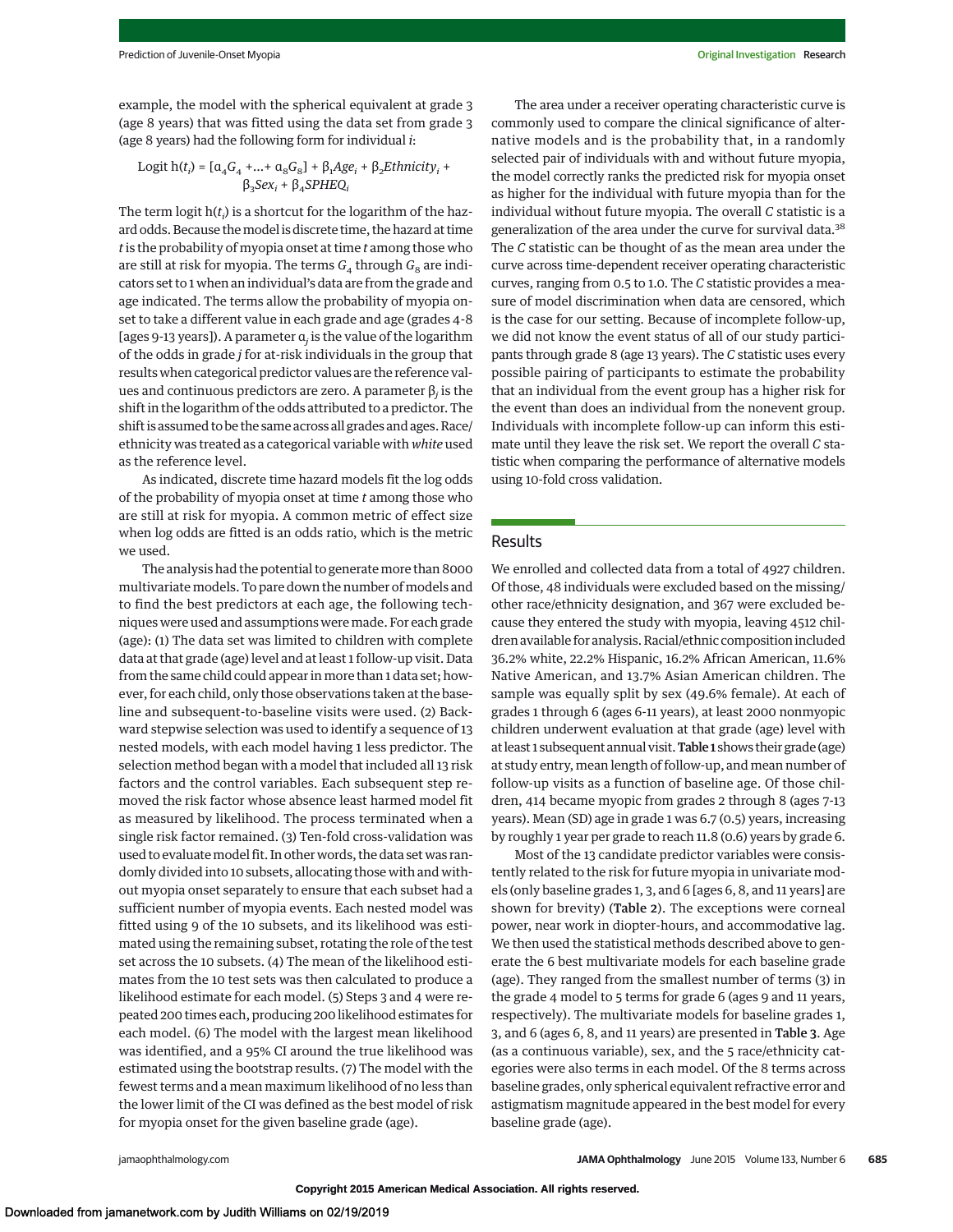#### Table 1. Grade and Age at Baseline Entry Into the CLEERE Study

|                         | Baseline Grade <sup>a</sup> |          |          |          |           |           |
|-------------------------|-----------------------------|----------|----------|----------|-----------|-----------|
|                         |                             |          |          | 4        |           |           |
| No. of children         | 2026                        | 2239     | 2589     | 2572     | 2423      | 2330      |
| Age, y                  | 6.7(0.4)                    | 7.8(0.5) | 8.8(0.5) | 9.8(0.5) | 10.8(0.6) | 11.8(0.6) |
| Length of follow-up, y  | 5.4(1.8)                    | 4.7(1.6) | 4.0(1.4) | 3.3(1.1) | 2.6(0.8)  | 1.9(0.5)  |
| No. of follow-up visits | 5.2(1.9)                    | 4.5(1.6) | 3.9(1.4) | 3.2(1.1) | 2.5(0.8)  | 1.8(0.5)  |

Abbreviation: CLEERE, Collaborative Longitudinal Evaluation of Ethnicity and Refractive Error.

a Unless otherwise indicated, data are expressed as mean (SD).

### Table 2. Univariate Analysis of Risk Factors for Developing Myopia

|                                      | Odds Ratio (95% CI) <sup>a</sup>    |                                   |                        |  |  |
|--------------------------------------|-------------------------------------|-----------------------------------|------------------------|--|--|
| Variable                             | Grade 1                             | Grade 3                           | Grade 6                |  |  |
| Age, y                               | 6                                   | 8                                 | 11                     |  |  |
| AC/A ratio, PD/D                     | $1.22 (1.16 - 1.28)^{b}$            | $1.27 (1.22 - 1.33)^{b}$          | $1.30(1.22-1.38)^{b}$  |  |  |
| Axial length, mm                     | $1.95(1.65-2.31)^b$                 | $2.50(2.14-2.91)^b$               | 3.34 $(2.68 - 4.17)^b$ |  |  |
| Crystalline lens power, D            | $0.91(0.84 - 0.97)^c$               | $0.81(0.76-0.87)^b$               | $0.73(0.65-0.82)^{b}$  |  |  |
| No. of myopic parents                |                                     |                                   |                        |  |  |
| $\mathbf{1}$                         | $1.35(1.03-1.76)^d$                 | $1.36$ $(1.05-1.76)$ <sup>d</sup> | $1.77(1.19-2.62)^c$    |  |  |
| $\overline{2}$                       | 2.23 $(1.63-3.04)^b$                | $2.40 (1.76 - 3.27)^{b}$          | $3.51(2.18-5.64)^b$    |  |  |
| Corneal power, D                     | $1.18(1.10-1.27)^{b}$               | $1.07(0.99-1.14)$                 | $1.07(0.97-1.19)$      |  |  |
| Visual activity, diopter-hour        | $1.00(1.00-1.00)$                   | $1.00(1.00-1.00)$                 | $1.00(1.00-1.00)$      |  |  |
| Astigmatism magnitude by orientation |                                     |                                   |                        |  |  |
| Horizontal/vertical                  | $0.43(0.32-0.58)^{b}$               | $0.50(0.38-0.66)^b$               | $0.38(0.25-0.56)^b$    |  |  |
| Oblique                              | $0.67$ $(0.46 - 0.97)$ <sup>d</sup> | $0.52$ $(0.35-0.76)^b$            | $0.36(0.21-0.62)^{b}$  |  |  |
| Accommodative lag, D                 | $0.81(0.69-0.95)^c$                 | $0.92(0.80-1.06)$                 | $0.84(0.69-1.03)$      |  |  |
| Crystalline lens thickness, mm       | $0.55(0.29-1.06)$                   | $0.31(0.16-0.58)^{b}$             | $0.13(0.05-0.32)^{b}$  |  |  |
| Refractive error, D                  |                                     |                                   |                        |  |  |
| Relative peripheral                  | $1.36(1.19-1.57)^{b}$               | $1.46$ $(1.30-1.64)^b$            | $1.65$ $(1.39-1.96)^b$ |  |  |
| Spherical equivalent                 | $0.10 (0.08 - 0.13)^b$              | $0.06(0.05-0.08)^b$               | $0.05(0.03-0.07)^b$    |  |  |
| Time spent outdoors, h/wk            | $0.98(0.97 - 1.00)^d$               | $0.97(0.95 - 0.98)^b$             | $0.96(0.94-0.99)^d$    |  |  |

Abbreviations: AC/A, accommodative convergence to accommodation; D, diopter; PD, prism diopter.

<sup>a</sup> Odds ratios describe the association between risk of future myopia in any subsequent grade/age and candidate predictor variables at baseline grades 1, 3, and 6 (ages 6, 8, and 11 years, respectively), adjusted for age, sex, and race/ethnicity.

 $b$  P < .001; significance of the odds ratio compared with 1.00 associated with a 1-unit increase in each variable within each grade level.

 $c$   $P$  < .01.

 $dP < .05$ .

#### Abbreviations: AC/A, accommodative convergence to accommodation; D, diopter; PD, prism diopter.

<sup>a</sup> Blank cells represent nonsignificant terms that were not included in the multivariate model for that baseline grade.

**b** Odds ratios describe the association between risk of future myopia in any subsequent grade/age and candidate predictor variables at baseline grades 1, 3, and 6 (ages 6, 8, and 11 years, respectively) adjusted for age, sex, and race/ethnicity.

 $c$   $P < .001$  $dP < .01$ 

Applying different prediction models to each grade (age) using variables that are difficult to measure, such as the response AC/A ratio, lens power, or axial length, would not be feasible for the clinician (ie, optometrist or ophthalmologist). An analysis was therefore performed to quantify the loss of predictive information if the number of variables in themodel was

Table 3. Multivariate Analysis of Risk Factors for Developing Myopia<sup>a</sup>

Axial length, mm 2.91 (2.17-3.90)<sup>c</sup>

Corneal power, D  $1.52$   $(1.34-1.71)^c$ 

Odds Ratio (95% CI)<sup>t</sup>

Age, y 6  $\hphantom{i}$  6  $\hphantom{i}$  8  $\hphantom{i}$  11

Crystalline lens power, D 0.85  $(0.77-0.94)^c$ 

 $AC/A$  ratio, PD/D  $1.12$   $(1.06-1.18)^{c}$   $1.18$   $(1.07-1.31)^{d}$ 

1 2.94  $(1.51-5.76)^d$ 2 7.73 (3.43-17.41)c

Visual activity, diopter-hour and the control of the control of the control of the control of the control of the control of the control of the control of the control of the control of the control of the control of the cont

Spherical equivalent, D  $0.13 (0.10-0.16)^c$   $0.04 (0.03-0.06)^c$   $0.02 (0.01-0.03)^c$ 

Grade 1 Grade 3 Grade 6

Variable

No. of myopic parents

Astigmatism magnitude, horizontal/vertical, D

> reduced using the *C* statistic,<sup>38</sup> which represented the mean area under the curve across all prediction intervals for a given baseline grade (age). Model performance using all 8 terms improved from 0.88 to 0.94 as intervals decreased with increasing baseline grade (age). Model performance was nearly unaffected by a reduction in the number of model terms.

 $0.45$   $(0.33-0.61)^c$  0.26  $(0.19-0.36)^c$  0.15  $(0.09-0.28)^c$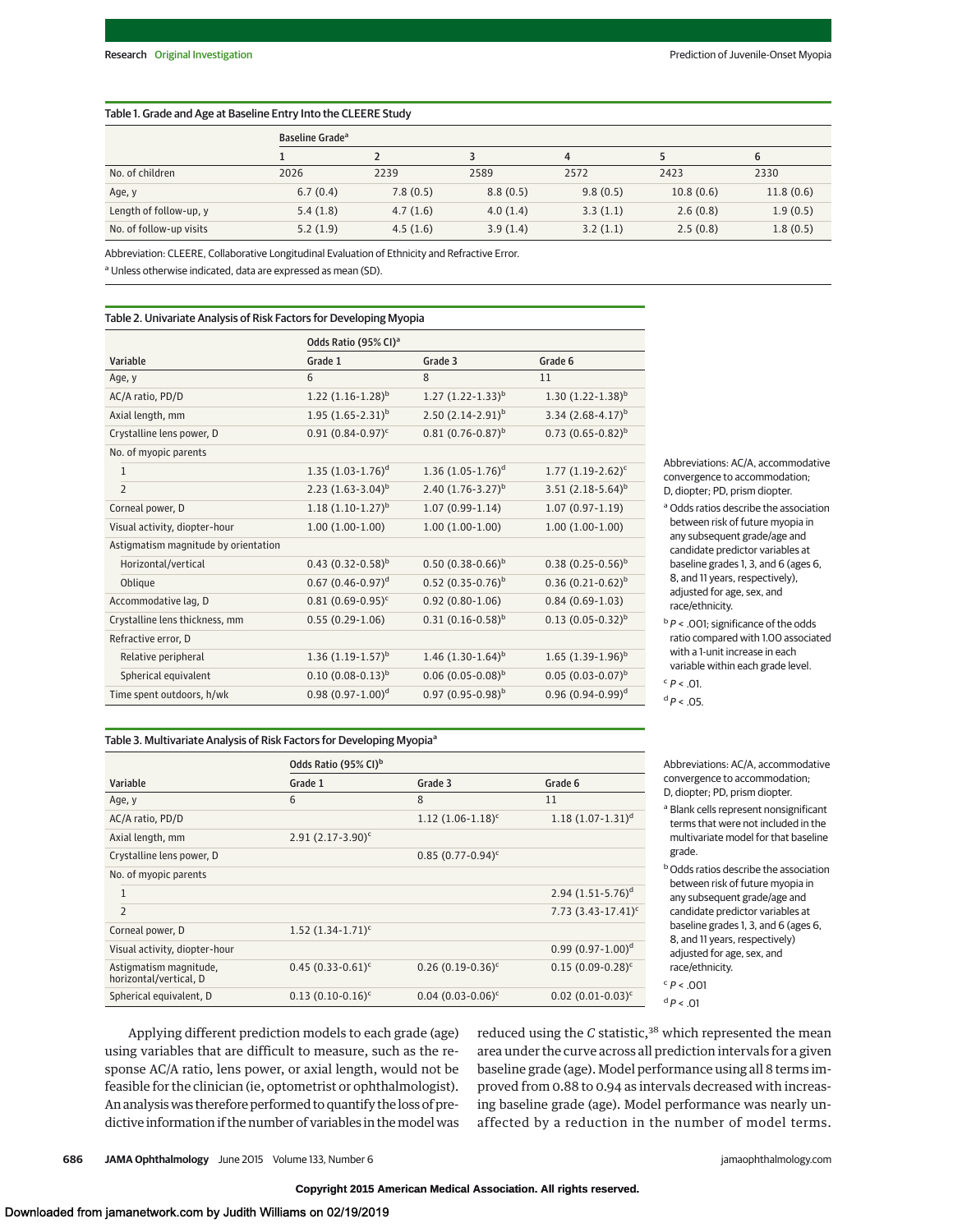Regardless of baseline grade (age), the *C* statistic only decreased by 0.01 or 0.02 as the number of terms was reduced from all 8 to the spherical equivalent refractive error only. Knowing the spherical equivalent improved prediction compared with age, sex, and race/ethnicity data alone; the *C* statistics using only the demographic data ranged from 0.58 to 0.68. In models that included spherical equivalent, the *C* statistic ranged from 0.87 to 0.93 (95% CI, 0.79-0.99). Therefore, baseline cycloplegic spherical equivalent appears to fulfill the criterion of effective predictive ability while preserving parsimony and feasibility.

The criterion level of spherical equivalent that predicts the onset of myopia in subsequent grades (ages) with the best combination of sensitivity and specificity is shown in the Figure. The spherical equivalent cut points were estimated using a discrete time hazard model with only spherical equivalent as a predictor. Limiting the model to the spherical equivalent provided a one-to-one correspondence between predicted risk for myopia and the level of spherical equivalent. The best combination of sensitivity and specificity was determined using the Youden index,<sup>39</sup> which is the maximum value of sensitivity + specificity − 1. The Youden index identifies the combination of sensitivity and specificity that is associated with the maximum vertical distance between the receiver operating characteristic curve and the diagonal or chance line.

The upward slopes of the lines indicate that the cut point for prediction of conversion to myopia in 1 year tended to be less hyperopic compared with the cut points that are predictive of conversion several years later. A child with less hyperopia is at greater risk for developing myopia sooner. The downward trend for the placement of the lines in the Figure indicates that later baseline grades (ages) had less hyperopic cut points across subsequent grades (older ages). A given level of hyperopia is more protective as the child becomes older. If preventive treatments were to be applied based on these cut points, one might consider using the following most hyperopic values for the given baseline grade (age): less hyperopic than +0.75 D for grade 1 (age 6 years), +0.50 D or less hyperopic for grades 2 and 3 (ages 7 and 8 years), +0.25 D or less hyperopic for grades 4 and 5 (ages 9 and 10 years), and emmetropic or more myopic for grade 6 (age 11 years).

## Discussion

Analyses identified cycloplegic spherical equivalent refractive error as the single best predictor of the onset of myopia. The range of *C* statistics from 0.87 to 0.93 for spherical equivalent refractive error, sex, and race/ethnicity compares well with the 0.815 reported from a far more complex model.<sup>33</sup> The cut point that optimized sensitivity and specificity was also identified for each baseline grade from 1 through 6 (baseline age from 6-11 years) (Figure). Children examined in grade 1 (age 6 years) with less than +0.75 D of hyperopia are at increased risk for developing myopia. This predictive model should enable clinicians and scientists to evaluate the risk formyopia in a child using simple, feasible measures. The model could be used by





The cut points for optimal spherical equivalent refractive error for predicting the development of future myopia to grade 8 (age 13 years) are shown. Each baseline grade 1 through 6 (ages 6-11 years) is represented with 2 to 7 possible subsequent grades after baseline.

optometrists and ophthalmologists to plan children's eye examination schedules across the school years. It could be used by clinical investigators conducting amyopia prevention study so that children at higher risk for myopia could be enrolled preferentially. It could assist in event rate estimation for sample size planning.

This model has temporal flexibility in that refractive error measurement could be at any grade from 1 to 6 or any age from 6 to 11 years. Sensitivity and specificity are the poorest and the CIs are the widest when the prediction is based on early baseline grade (age) data with onset much later.<sup>26</sup> Study strengths are the racial/ethnic diversity of the sample, the large sample size and high statistical power, the length of followup, the characterization of refractive error under cycloplegia, and the assessment of a large set of predictive factors for myopia onset.

Limitations of the present study include the volunteer nature of the sample. Perhaps myopic parents were more likely to enroll their children who had not yet developed myopia because of the parents' interest in their own refractive error. The project originally began in 1989 in northern California as the Orinda Longitudinal Study of Myopia with a predominantly white sample.<sup>5</sup> Beginning in the late 1990s, a more racially and ethnically diverse sample was added using a recruitment scheme that could limit the generalizability of the results. Specifically, clinical sites were chosen for their ability to recruit a particular racial/ethnic group (eg, Eutaw, Alabama, for African American children; Houston, Texas, for Hispanic children). This scheme may have resulted in less variability among children of a given race/ethnicity because of their geographic similarity. Refractive error and other biometric data were collected from the right eye only to keep the protocol relatively brief and to maintain the other eye for reading during the school day. Behaviors related to risk factors, such as reading and com-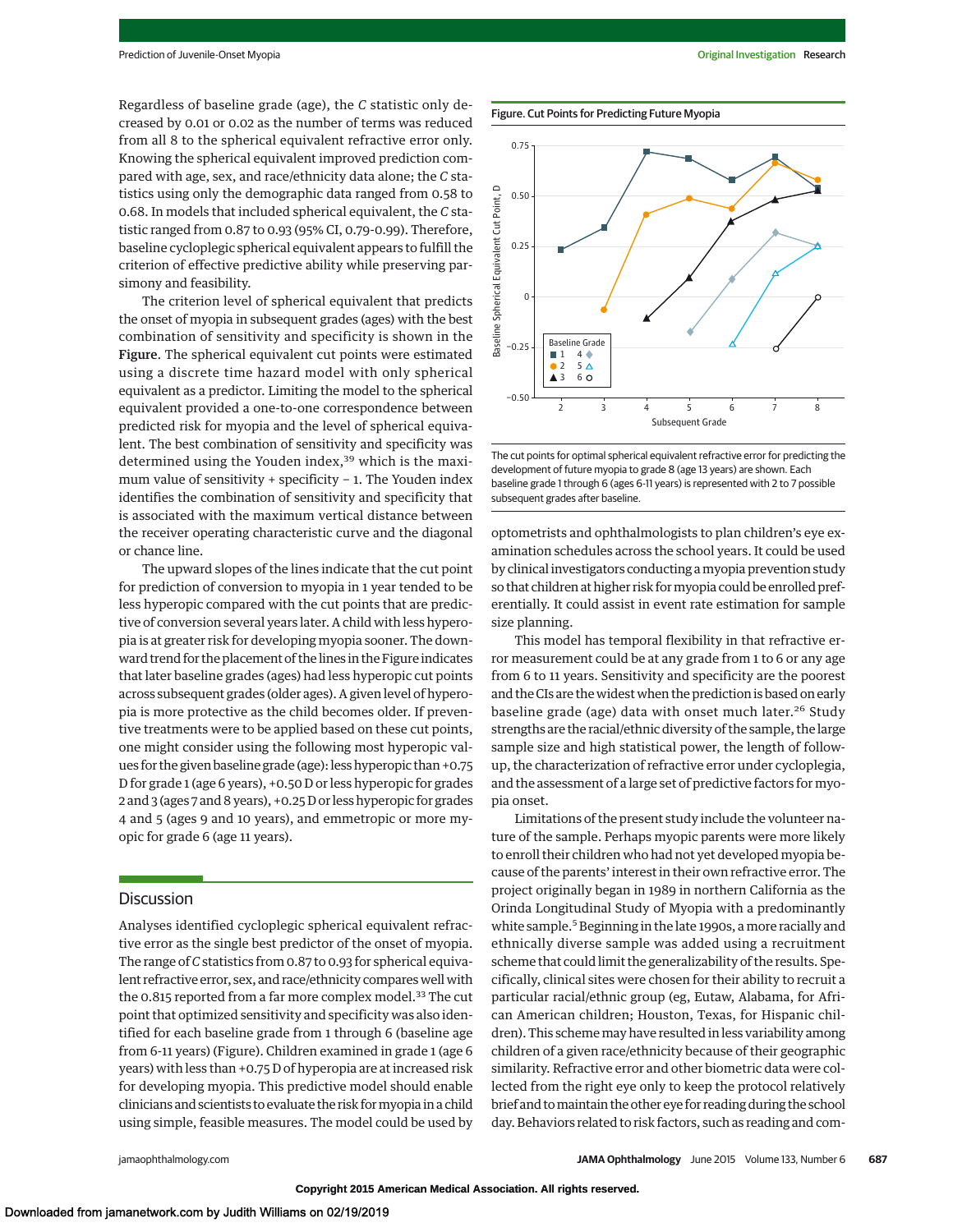puter use, may have changed during the course of the study as technology evolved. Last, the conduct of a study of this size and scope resulted in losses to follow-up that are not typical of myopia treatment studies.

## **Conclusions**

In the early 1960s, a longitudinal study conducted in Ojai, California,<sup>22</sup> first identified the ability of refractive error in grade

#### ARTICLE INFORMATION

**Submitted for Publication:** October 27, 2014; final revision received January 16, 2015; accepted January 29, 2015.

**Published Online:** April 2, 2015. doi:10.1001/jamaophthalmol.2015.0471.

**Author Contributions:** Drs Zadnik and Sinnott had full access to all the data in the study and take responsibility for the integrity of the data and the accuracy of the data analysis. Study concept and design: Zadnik, Sinnott,

Kleinstein, Mutti. Acquisition, analysis, or interpretation of data: All

authors. Drafting of the manuscript: Zadnik, Sinnott, Mutti.

Critical revision of the manuscript for important intellectual content: All authors.

Statistical analysis: Sinnott, Jones-Jordan. Obtained funding: Zadnik, Cotter, Jones-Jordan, Kleinstein, Manny, Twelker, Mutti.

Administrative, technical, or material support: All authors.

Study supervision: Zadnik, Cotter, Jones-Jordan, Kleinstein, Manny, Twelker, Mutti.

**Conflict of Interest Disclosures:** All authors have completed and submitted the ICMJE Form for Disclosure of Potential Conflicts of Interest and none were reported.

**Funding/Support:** The Collaborative Longitudinal Evaluation of Ethnicity and Refractive Error (CLEERE) Study is supported by grants U10-EY08893 and R21-12273 from the National Eye Institute and the Office of Minority Research/ National Institutes of Health, by the Ohio Lions Eye Research Foundation, and by the E. F. Wildermuth Foundation.

**Role of the Funder/Sponsor:** Donald F. Everett, MA, of the National Eye Institute was involved in the design and conduct of the study. The other funding sources had no role in the design and conduct of the study; collection, management, analysis, and interpretation of the data; preparation, review, or approval of the manuscript; and decision to submit the manuscript for publication.

**Group Members:** The CLEERE Study Group (as of March 2012) includes the following centers and investigators: Sandral Hullett, MD, MPH (principal investigator [PI], 1997-2006), Robert N. Kleinstein, OD, MPH, PhD (coinvestigator, 1997-2006), Janene Sims, OD (optometrist, 1997-2001 and 2004-2006), Raphael Weeks, OD (optometrist, 1999-2006), Sandra Williams (study coordinator, 1999-2006), LeeAndra Calvin (study coordinator, 1997-1999), and Melvin D. Shipp, OD, MPH, DrPH (coinvestigator, 1997-2004) (Franklin Primary

Health Center, Inc. Mobile, Alabama); Nina E. Friedman, OD, MS (PI, 1999-2001), Pamela Qualley, MA (study coordinator, 1997-2001), Donald O. Mutti, OD, PhD (PI, 1996-1999), and Karla Zadnik, OD, PhD (optometrist, 1996-2001) (School of Optometry, University of California, Berkeley); Ruth E. Manny, OD, PhD (PI, 1997-2006), Suzanne M. Wickum, OD (optometrist, 1999-2006), Ailene Kim, OD (optometrist, 2003-2006), Bronwen Mathis, OD (optometrist, 2002-2006), Mamie Batres (study coordinator, 2004-2006), Sally Henry (study coordinator, 1997-1998), Janice M. Wensveen, OD, PhD (optometrist, 1997-2001), Connie J. Crossnoe, OD (optometrist, 1997-2003), Stephanie L. Tom, OD (optometrist, 1999-2002), Jennifer A. McLeod (study coordinator, 1998-2004), Julio C. Quiralte (study coordinator, 1998-2005), and Gaby Solis (study coordinator, 2005-2006) (College of Optometry, University of Houston, Houston, Texas); Susan A. Cotter, OD, MS (PI, 2004-2006; optometrist, 1997-2004), Julie A. Yu, OD (PI, 1997- 2004; optometrist, 2005-2006), Raymond J. Chu, OD (optometrist, 2001-2006), Carmen N. Barnhardt, OD, MS (optometrist, 2004-2006), Jessica Chang, OD (optometrist, 2005-2006), Kristine Huang, OD (optometrist, 2005-2006), Rebecca Bridgeford (study coordinator, 2005- 2006), Connie Chu, OD (optometrist, 2004-2005), Soonsi Kwon, OD (optometrist, 1998-2004), Gen Lee (study coordinator, 1999-2003), John Lee, OD (optometrist, 2000-2003), Robert J. Lee, OD (optometrist, 1997-2001), Raymond Maeda, OD (optometrist, 1999-2003), Rachael Emerson (study coordinator, 1997-1999); and Tracy Leonhardt (study coordinator, 2003-2004) (Southern California College of Optometry, Marshall B. Ketchum University, Fullerton); and J. Daniel Twelker, OD, PhD (PI, 2000-2010), Mabel Crescioni, DrPh (study coordinator, 2009-2010), Dawn Messer, OD, MPH (optometrist, 2000-2010), Denise Flores (study coordinator, 2000-2007), Rita Bhakta, OD (optometrist, 2000-2004), Katie Garvey, OD (optometrist, 2005-2008), and Amanda Mendez Roberts, OD (optometrist, 2008- 2010) (Department of Ophthalmology and Vision Science, University of Arizona, Tucson). Resource centers include the chairperson's office, College of Optometry, The Ohio State University: Karla Zadnik, OD, PhD (chairperson, 1997-present), and Jodi M. Malone Thatcher, RN (study coordinator, 1997- 2012); Videophakometry Reading Center, College of Optometry, The Ohio State University: Donald O. Mutti, OD, PhD (director, 1997-present), Huan Sheng, MD, PhD (reader, 2000-2006), Holly Omlor (reader, 2003-2006), Meliha Rahmani, MPH (reader, 2004-2007), Jaclyn Brickman (reader, 2002-2003), Amy Wang (reader, 2002-2003), Philip Arner (reader, 2002-2004), Samuel Taylor (reader, 2002-2003), Myhanh T. Nguyen, OD, MS

1 (age 6 years) to predict later myopia onset. Thirty years later, the first predictive model from the current data set developed predictions based on refractive error in grade 3 (age 8 years) only.<sup>25</sup> The present analysis extends these previous findings to include the use of cycloplegia, all baseline grades from 1 through 6 (ages 6 through 11 years), outcomes over time through grade 8 (age 13 years), and the cut point of the spherical equivalent refractive error for optimized prediction. Current spherical equivalent refractive error is the best single predictor of future myopia.

> (reader, 1998-2001), Terry W. Walker, OD, MS (reader, 1997-2001), and Vidhya Subramanian, MS (reader, 2006-2007); Optometry Coordinating Center, College of Optometry, The Ohio State University: Lisa A. Jones-Jordan, PhD (director, 1997-present), Linda Barrett (data entry operator, 1997-2007), John Hayes, PhD (biostatistician, 2001-2007), G. Lynn Mitchell, MAS (biostatistician, 1998-present), Melvin L. Moeschberger, PhD (consultant, 1997-present), Loraine T. Sinnott, PhD (biostatistician, 2005-present), Pamela Wessel (program coordinator, 2000-present), Julie N. Swartzendruber, MA (program coordinator, 1998- 2000), and Austen Tanner (data entry operator, 2008-2010); Project Office, National Eye Institute, Rockville, Maryland: Donald F. Everett, MA; and Executive Committee: Karla Zadnik, OD, PhD (chairperson), Lisa A. Jones-Jordan, PhD, Robert N. Kleinstein, OD, MPH, PhD, Ruth E. Manny, OD, PhD, Donald O. Mutti, OD, PhD, J. Daniel Twelker, OD, PhD, and Susan A. Cotter, OD, MS.

#### **REFERENCES**

**1**. Vitale S, Ellwein L, Cotch MF, Ferris FL III, Sperduto R. Prevalence of refractive error in the United States, 1999-2004. Arch Ophthalmol. 2008; 126(8):1111-1119.

**2**. Vitale S, Sperduto RD, Ferris FL III. Increased prevalence of myopia in the United States between 1971-1972 and 1999-2004. Arch Ophthalmol. 2009; 127(12):1632-1639.

**3**. Rein DB, Zhang P, Wirth KE, et al. The economic burden of major adult visual disorders in the United States. Arch Ophthalmol. 2006;124(12):1754-1760.

**4**. Vitale S, Cotch MF, Sperduto R, Ellwein L. Costs of refractive correction of distance vision impairment in the United States, 1999-2002. Ophthalmology. 2006;113(12):2163-2170.

**5**. Blum HL, Peters HB, Bettman JW. Vision Screening for Elementary Schools: The Orinda Study. Berkeley: University of California Press; 1959.

**6**. Mutti DO, Zadnik K, Fusaro RE, Friedman NE, Sholtz RI, Adams AJ. Optical and structural development of the crystalline lens in childhood. Invest Ophthalmol Vis Sci. 1998;39(1):120-133.

**7**. Morgan I, Rose K. How genetic is school myopia? Prog Retin Eye Res. 2005;24(1):1-38.

**8**. Mutti DO, Zadnik K, Adams AJ. Myopia: the nature versus nurture debate goes on. Invest Ophthalmol Vis Sci. 1996;37(6):952-957.

**9**. Hammond CJ, Snieder H, Gilbert CE, Spector TD. Genes and environment in refractive error: the Twin Eye Study. Invest Ophthalmol Vis Sci. 2001;42(6): 1232-1236.